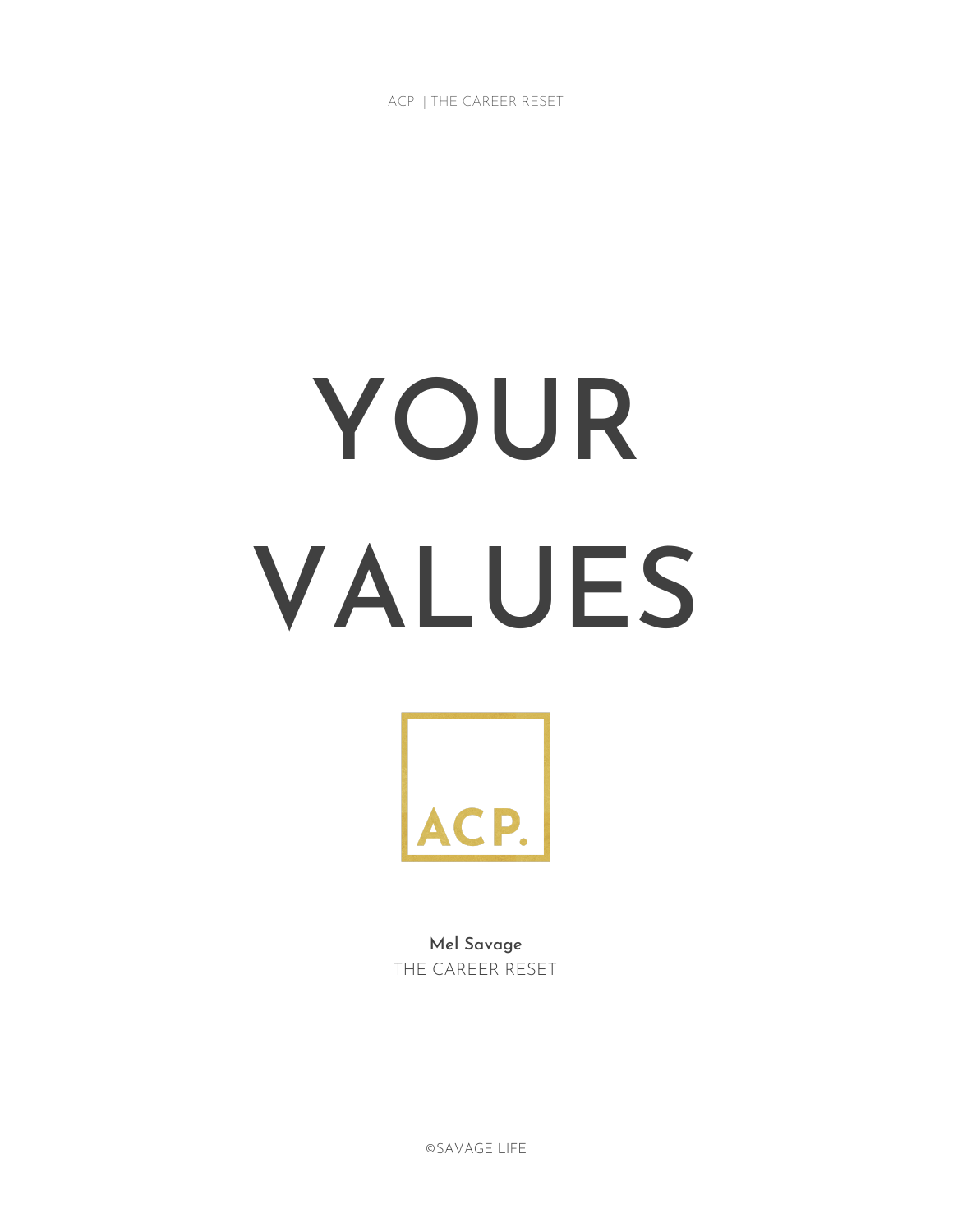# Your Values Are Your Life Lens



Your values are your LIFE LENS. They drive your purpose, your belief system and how you make decisions.

As part of the B.I.G. Future Focus process, I is for Identity.

This process is to ensure that you make choices about the values the future version of you uses … amplifies… embodies as you make your goal a reality.

You will start with a big list of values, narrow down to your top 5-10 values and then decide what you want each of those values to mean to you.

#### CHOOSE YOUR VALUES

The first exercise is to review the long list of values. Select all the values that resonate with you. Go with your gut. Check as many as you like. If you have a value that's not on the list, add it. You are not confined to this list. It's simply meant as a thought starter.

You may also find that some of the values sound similar to you, e.g. wealth and money or honesty and integrity. Don't worry about choosing one vs. another. You get to decide what each value means to you.

| Accomplishment | Gratitude    |
|----------------|--------------|
| Accountability | Growth       |
| Accuracy       | Hard work    |
| Authenticity   | Harmony      |
| Authenticity   | Honesty      |
| Balance        | Honour       |
| Beauty         | Humanity     |
| Calm           | Independence |
| Challenge      | Inner Peace  |

Respect Responsiveness Results Risk-taking Safety Satisfying others **Security** Self-Appreciation Self-Care

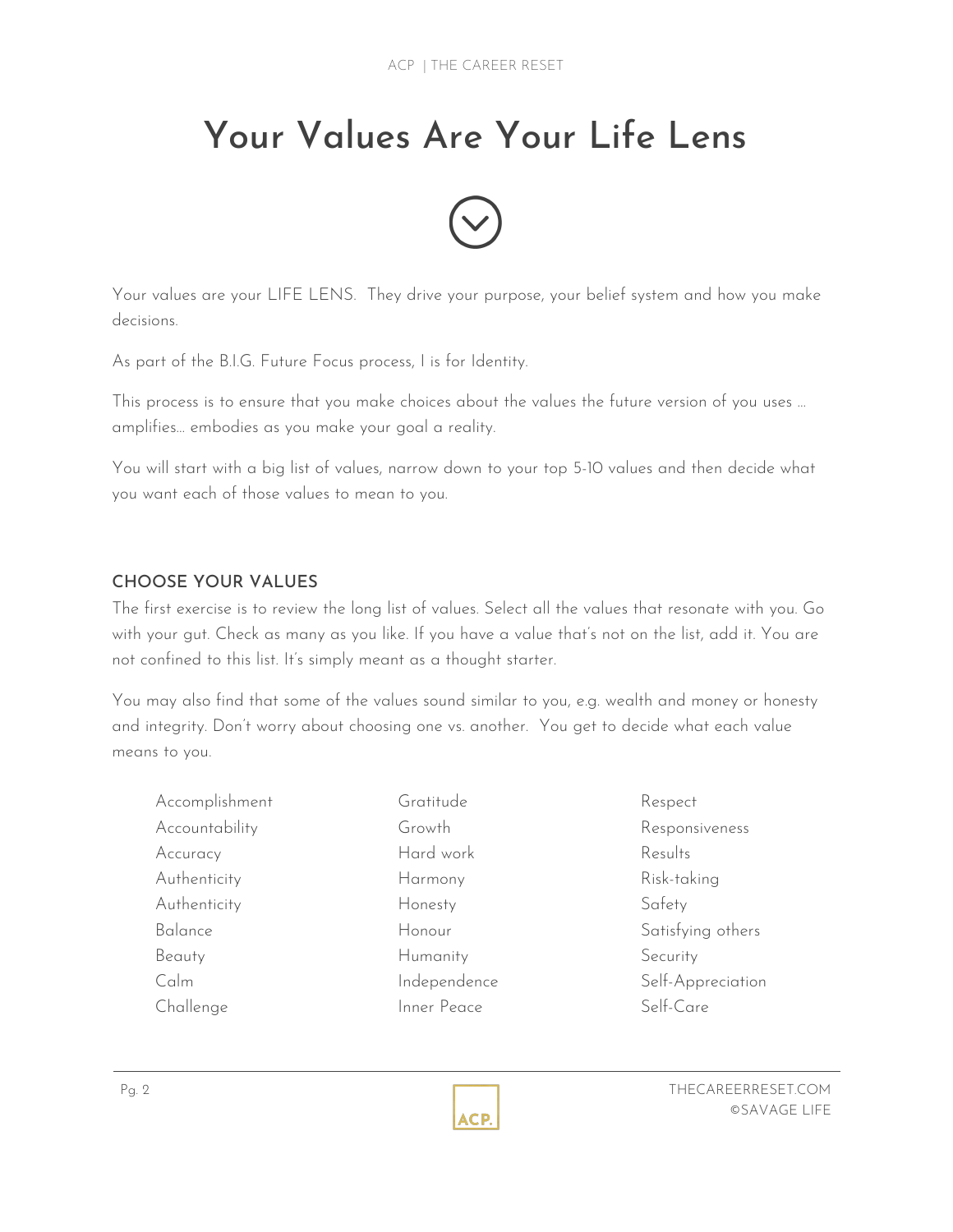#### ACP | THE CAREER RESET

| Change        | Innovation      | Self-Control        |
|---------------|-----------------|---------------------|
| Cleanliness   | Integrity       | Self-Reliance       |
| Collaboration | Intimacy        | Service (to others) |
| Commitment    | Joy             | Simplicity          |
| Communication | Justice         | Skill               |
| Community     | Knowledge       | Speed               |
| Compassion    | Leadership      | Spirituality        |
| Competence    | Love            | Stability           |
| Competition   | Loyalty         | Status              |
| Cooperation   | Money           | Stewardship         |
| Creativity    | Participation   | Strength            |
| Decisiveness  | Peace           | Success             |
| Democracy     | Personal Growth | Teamwork            |
| Discipline    | Playfulness     | Timeliness          |
| Ease          | Pleasure        | Tolerance           |
| Efficiency    | Positivity      | Tradition           |
| Empowerment   | Power           | Tranquility         |
| Energy        | Practicality    | Trust               |
| Equality      | Preservation    | Truth               |
| Excellence    | Privacy         | Unity               |
| Fairness      | Progress        | Understanding       |
| Faith         | Prosperity      | Variety             |
| Family        | Punctuality     | Wealth              |
| Focus         | Purpose         | Wisdom              |
| Freedom       | Obedience       |                     |
| Friendship    | Quality         |                     |
| Fun           | Recreation      |                     |
| Good will     | Regularity      |                     |
| Goodness      | Resourcefulness |                     |

## WHAT OTHER VALUES WOULD YOU ADD TO YOUR LIST?



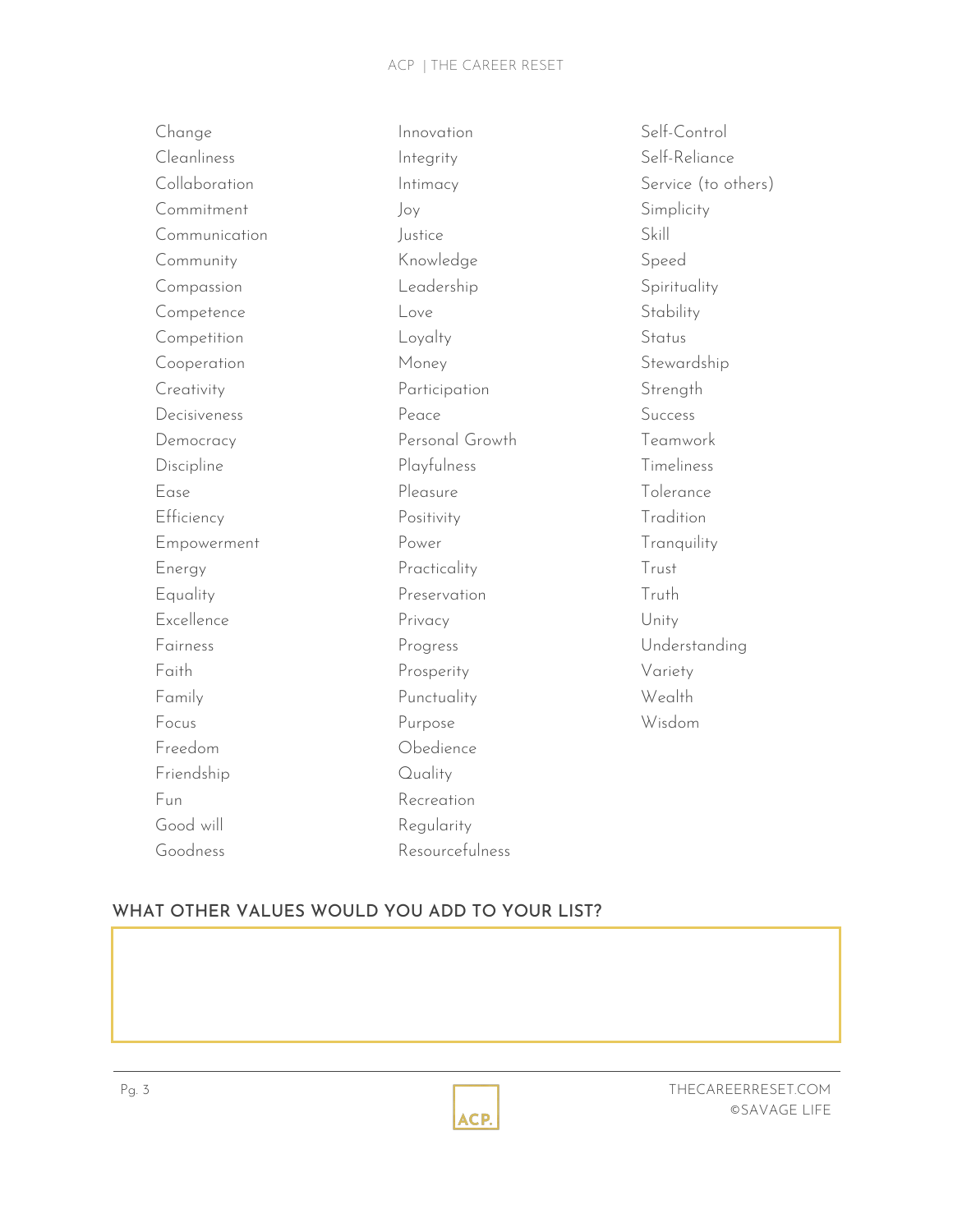#### CHOOSE YOUR VALUES

Before you narrow your list of values, explore your patterns of behaviours. This will direct you to which values show up the most.

#### WHERE DO YOU SPEND MOST OF YOUR TIME (AND LIKE IT)?

#### WHAT DO YOU LOOK FORWARD TO DOING?

#### BEYOND YOUR BILLS, WHERE DO YOU SPEND YOUR MONEY?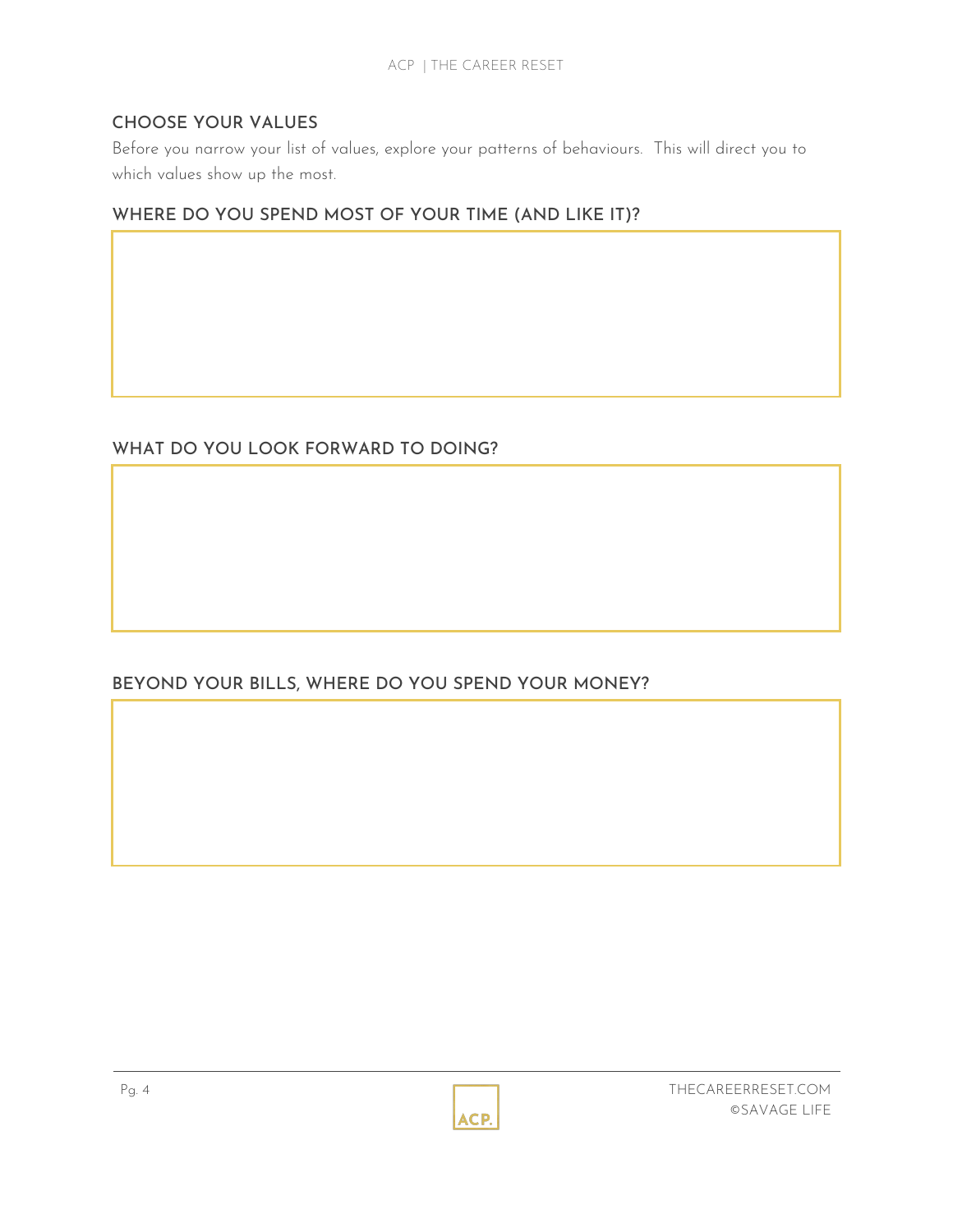#### WHERE DO YOU SPEND YOUR ENERGY?

WHAT VALUES DO YOU NOTICE SO FAR?

### WHAT ARE YOU DOING WHEN TIME FLIES OR YOU'RE SO INTO IT THAT YOU LOSE TRACK OF TIME?

WHAT ARE YOUR PET PEEVES?

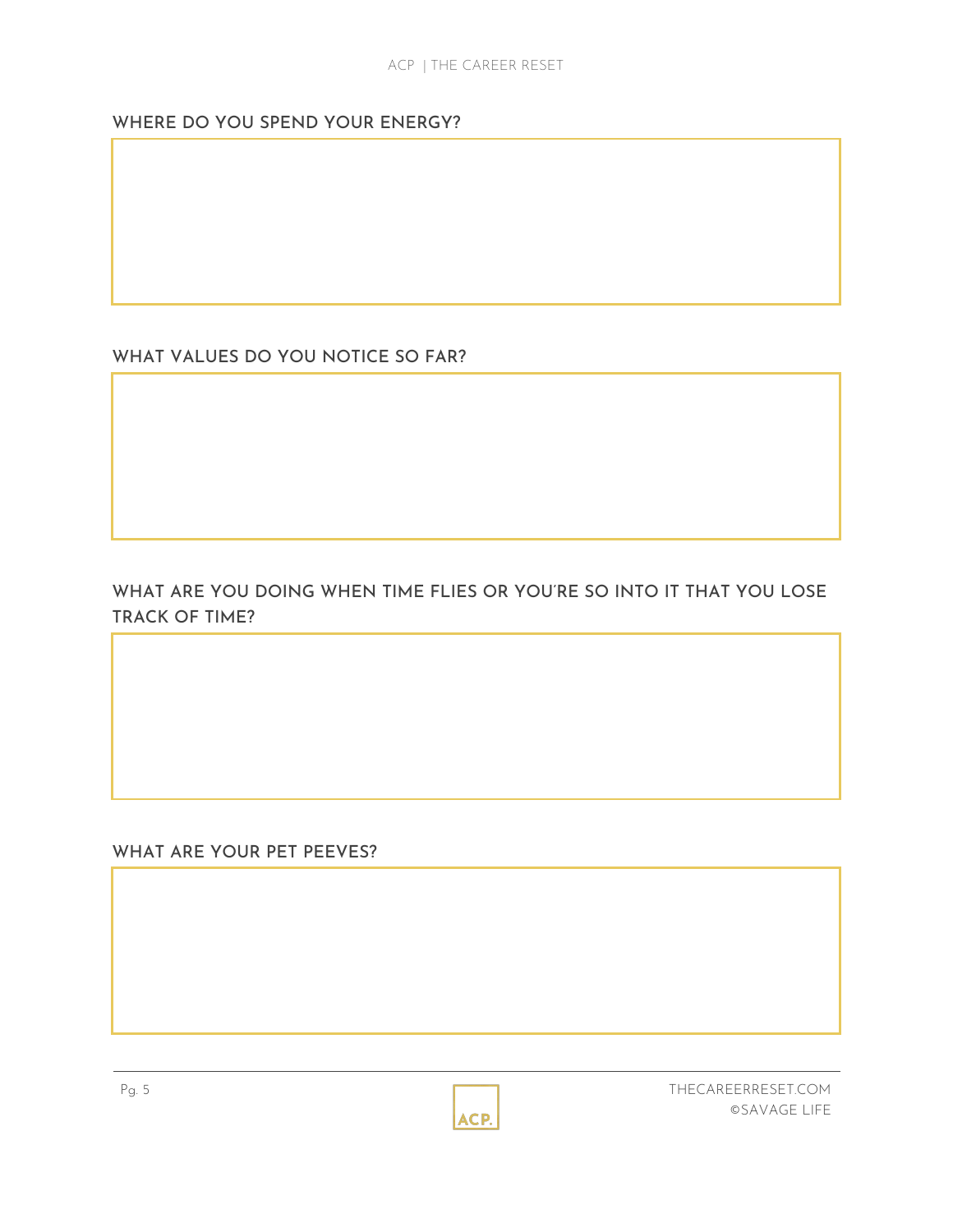WHAT ARE SOME OF THE RITUALS IN YOUR LIFE?

WHAT VALUES DO YOU NOTICE SO FAR?

## IF YOU WERE ASKED TO GIVE A COMMENCEMENT SPEECH AT A COLLEGE OR UNIVERSITY, WHAT VALUES WOULD YOU LIKE TO SHARE WITH THEM?

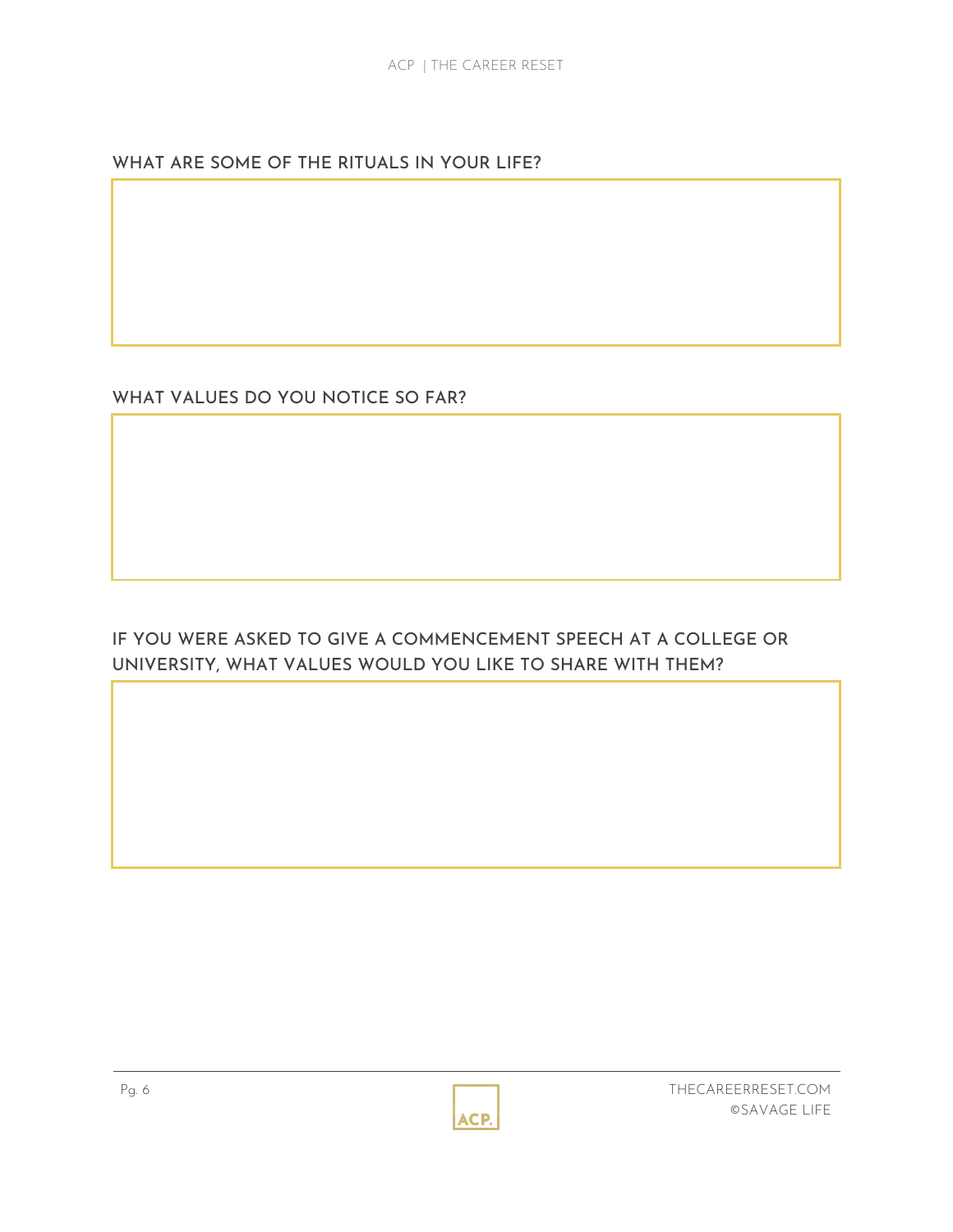#### WHAT WOULD THE PEOPLE WHO KNOW YOU SAY YOUR VALUES ARE (EVEN IF THEY'RE NOT RIGHT)?

IF YOU HAD ALL THE MONEY IN THE WORLD, WHAT WOULD YOU KEEP DOING?

WHAT UPSETS YOU MOST ABOUT THE WORLD AND WHY?

WHAT ARE YOU MOST GRATEFUL FOR AND WHY?

ACP.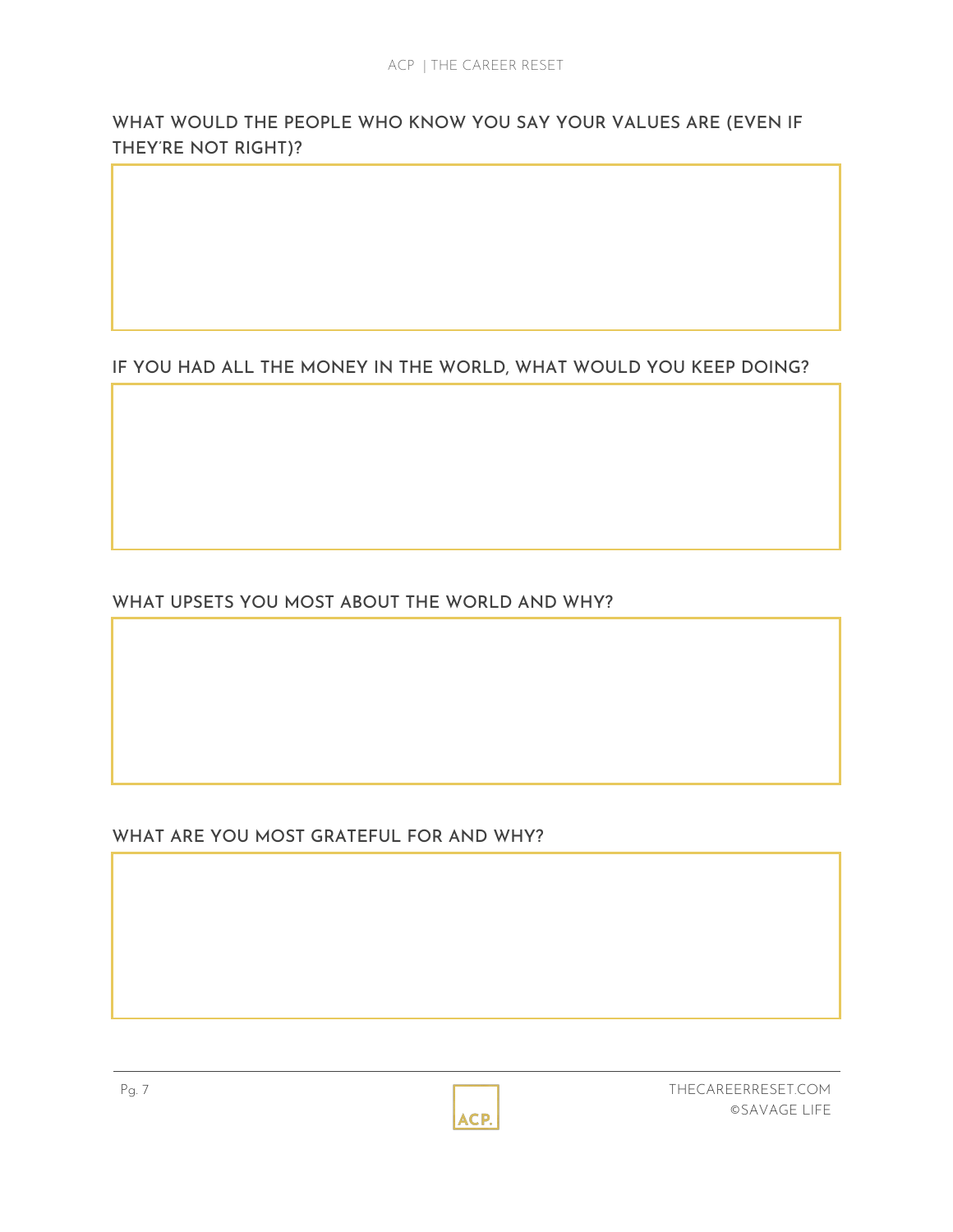## WHAT OTHER VALUES ARE YOU NOTICING?

# BASED ON THESE QUESTIONS, WHAT WOULD YOU SAY ARE *CURRENTLY* YOUR TOP VALUES (10 MAX)

| $\mathbb{L}$ |  |  |
|--------------|--|--|
| 2.           |  |  |
| 3.           |  |  |
| 4.           |  |  |
| 5.           |  |  |
| 6.           |  |  |
| 7.           |  |  |
| 8.           |  |  |
| 9.           |  |  |
| 10.          |  |  |
|              |  |  |

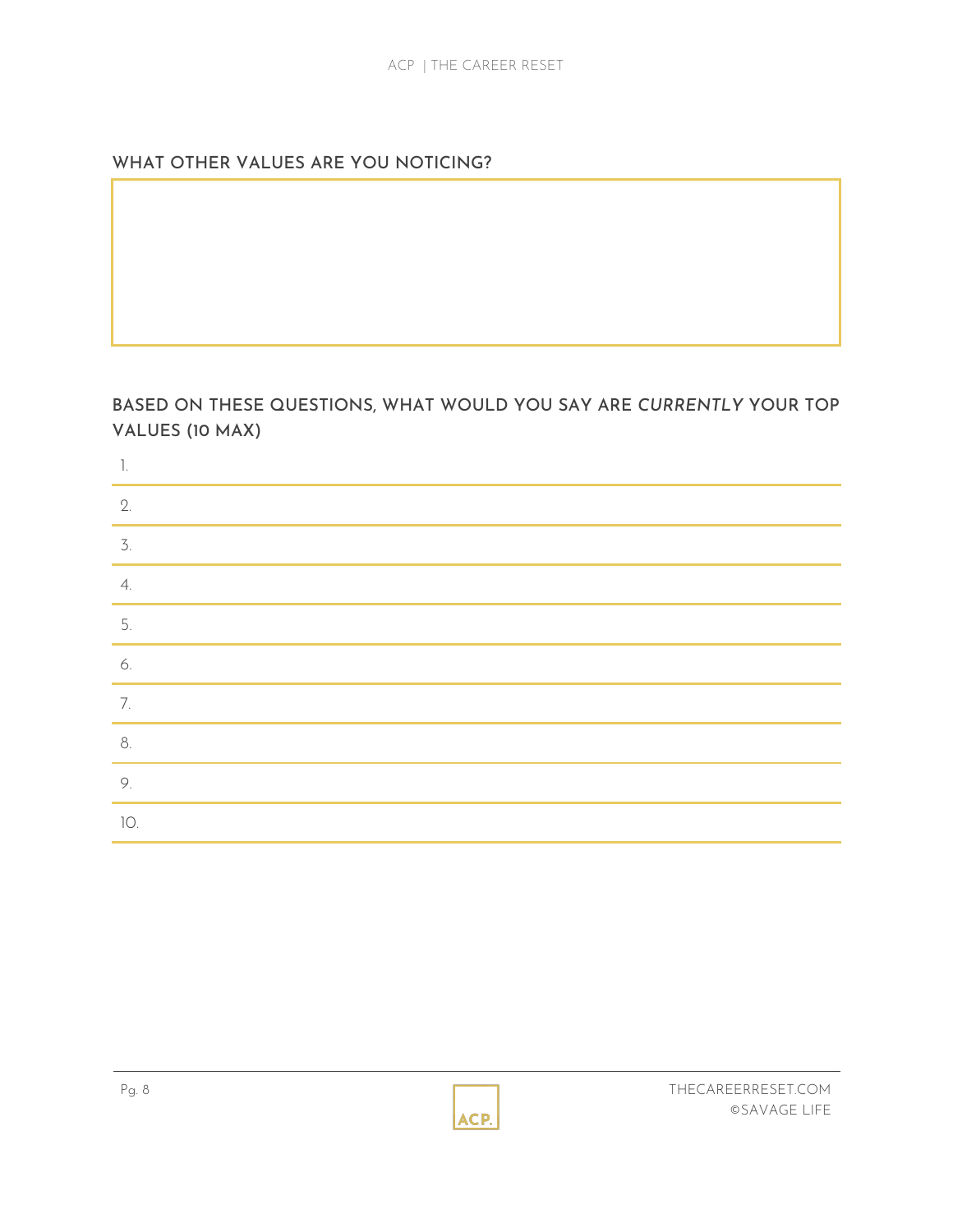#### WHAT ARE THEY VALUES OF THE FUTURE VERSION OF YOU?

Consider if some are the same, same but slightly different, or different altogether.

# FOR EACH OF THESE FUTURE VALUES, DESCRIBE WHAT THEY MEAN TO YOU.

Your descriptions don't need to be perfect. Brainstorm some thoughts for each value.

| <b>NAME OF VALUE</b> | <b>MEANING</b>                                                                                                         |
|----------------------|------------------------------------------------------------------------------------------------------------------------|
| Example:             |                                                                                                                        |
| ACCEPTANCE           | My value of acceptance means I let people be who they are and<br>don't try to change them into what I want them to be. |
| <b>COMMITMENT</b>    | My value of commitment means I always do what I say I'm going<br>to do.                                                |
|                      |                                                                                                                        |
|                      |                                                                                                                        |
|                      |                                                                                                                        |
|                      |                                                                                                                        |
|                      |                                                                                                                        |
| Pg. 9                | THECAREERRESET.COM<br>©SAVAGE LIFE<br>ACP.                                                                             |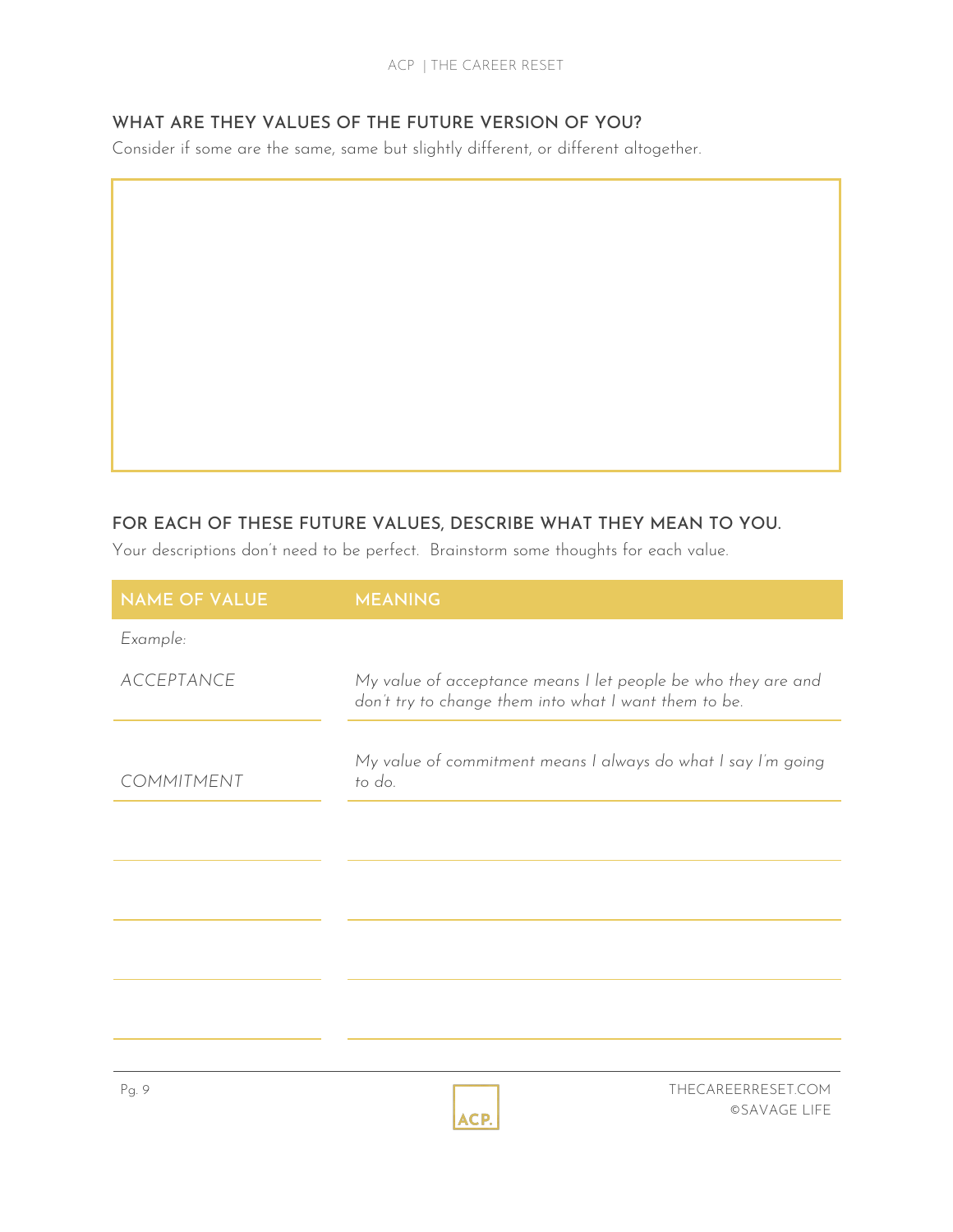